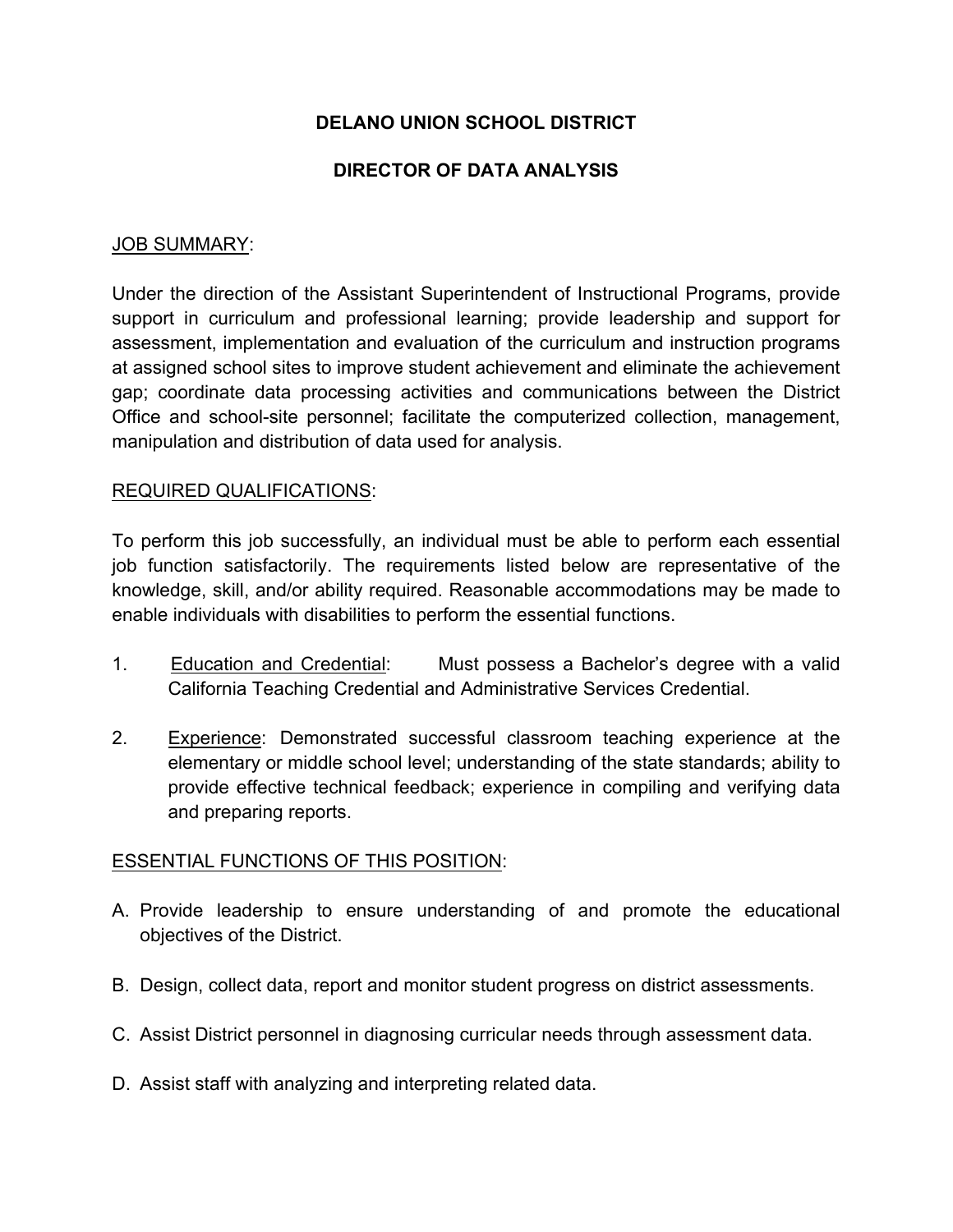- E. Train and support staff in utilization of instructional data and programs.
- F. Prepare training and informational materials for District personnel as directed.
- G. Prepare and maintain a variety of records and reports related to assigned activities.
- H. Operate a variety of office equipment including a computer and assigned software.
- I. Plan and deliver staff development to teachers.
- J. Collect all paperwork in a timely manner for inclusion into the data collection system.
- K. Input, process, maintain and evaluate a variety of data and information
- L. Prepare and maintain a variety of records and reports for District personnel.
- M. Assist with the coordination, implementation, assessment and improvement of instruction throughout the district.
- N. Assist teachers in aligning assessment strategies with current curriculum, instruction and student outcomes.
- O. Operate a vehicle to conduct work.
- P. Provide relevant resources, to staff and others.
- Q. Assist and support the implementation of the District's LEA and School Site Plans.
- R. Work with students and adults.
- S. Perform other duties as assigned.

Incorporated within one or more of the previously mentioned essential functions of this job description are the following essential physical requirements. Place the applicable number from the chart below that best indicates what percentage of time is spent on each of the following essential physical requirements. The categories refer to the overall requirements on an annual basis:

1. Seldom = Less than  $25\%$  3. Often =  $51.75$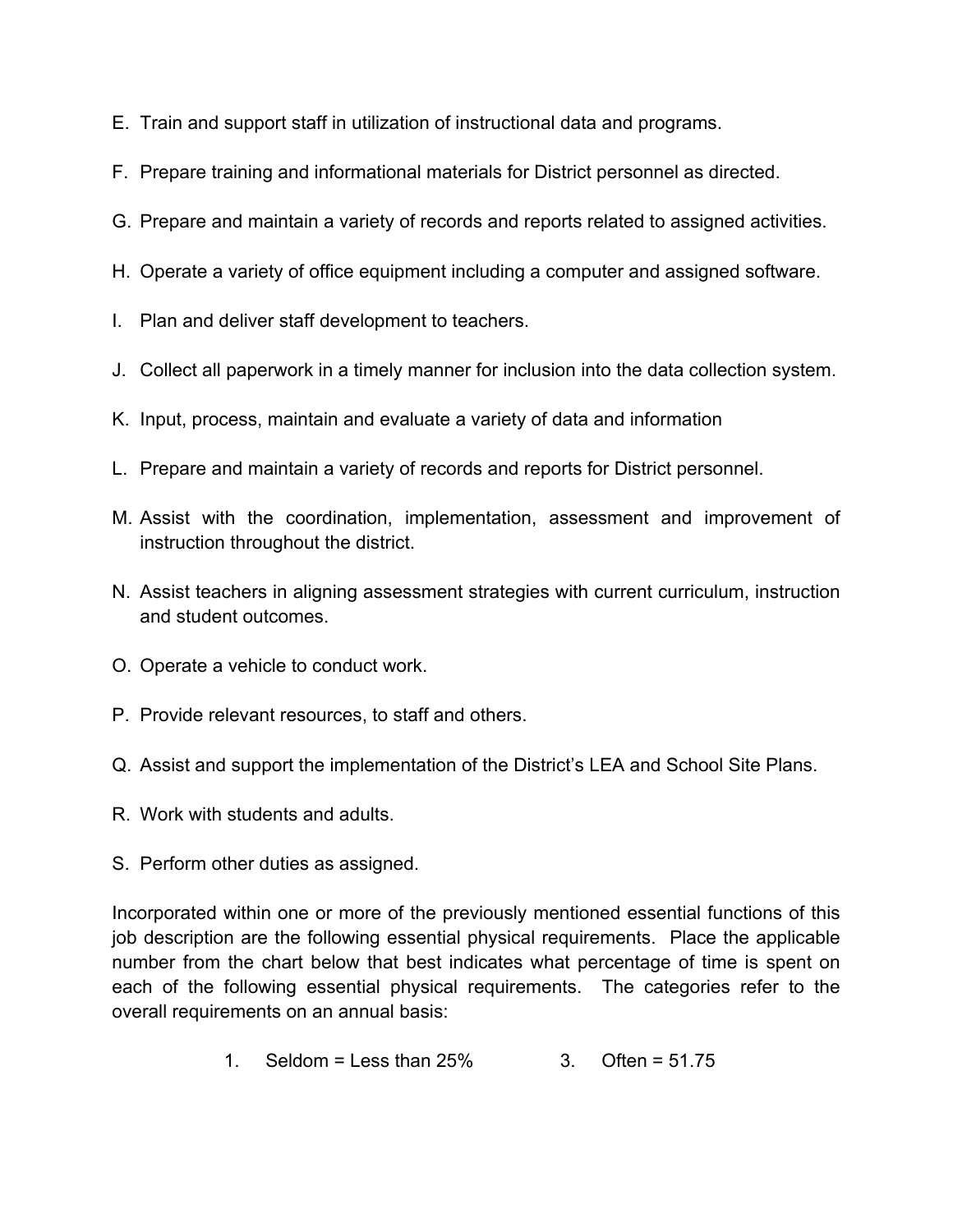- 2. Occasional =  $25 50\%$  4. Very Frequent =  $76\%$  & above
- \_3 a. Ability to work at a desk, conference table or in meetings of various configurations.
- 3 b. Ability to stand and circulate for extended periods of time.
- 2 c. Ability to see for purposes of reading laws and codes, rules and policies and other printed matter and observing students.
- 3 d. Ability to hear and understand speech at normal levels.
- 3 e. Ability to communicate so others will be able to clearly understand a normal conversation.
- 2 f. Ability to bend and twist, stoop and kneel, crawl, push, pull.
- 1 g. Ability to lift 20 lbs.
- 1 h. Ability to carry 15 lbs.
- 2 i. Ability to reach in all directions.

## OTHER RELATED FUNCTIONS OF THIS POSITION:

- 1. Attend and participate in assigned meetings and conferences.
- 2. Gives, understands, and carries out oral and written directions; works effectively in challenging situations and in changing conditions.
- 3. Effectively operates the student information computer software.
- 4. Prioritizes and schedules work.
- 5. Maintains and establishes appropriate confidentiality of materials.
- 6. Meets timelines and schedules.